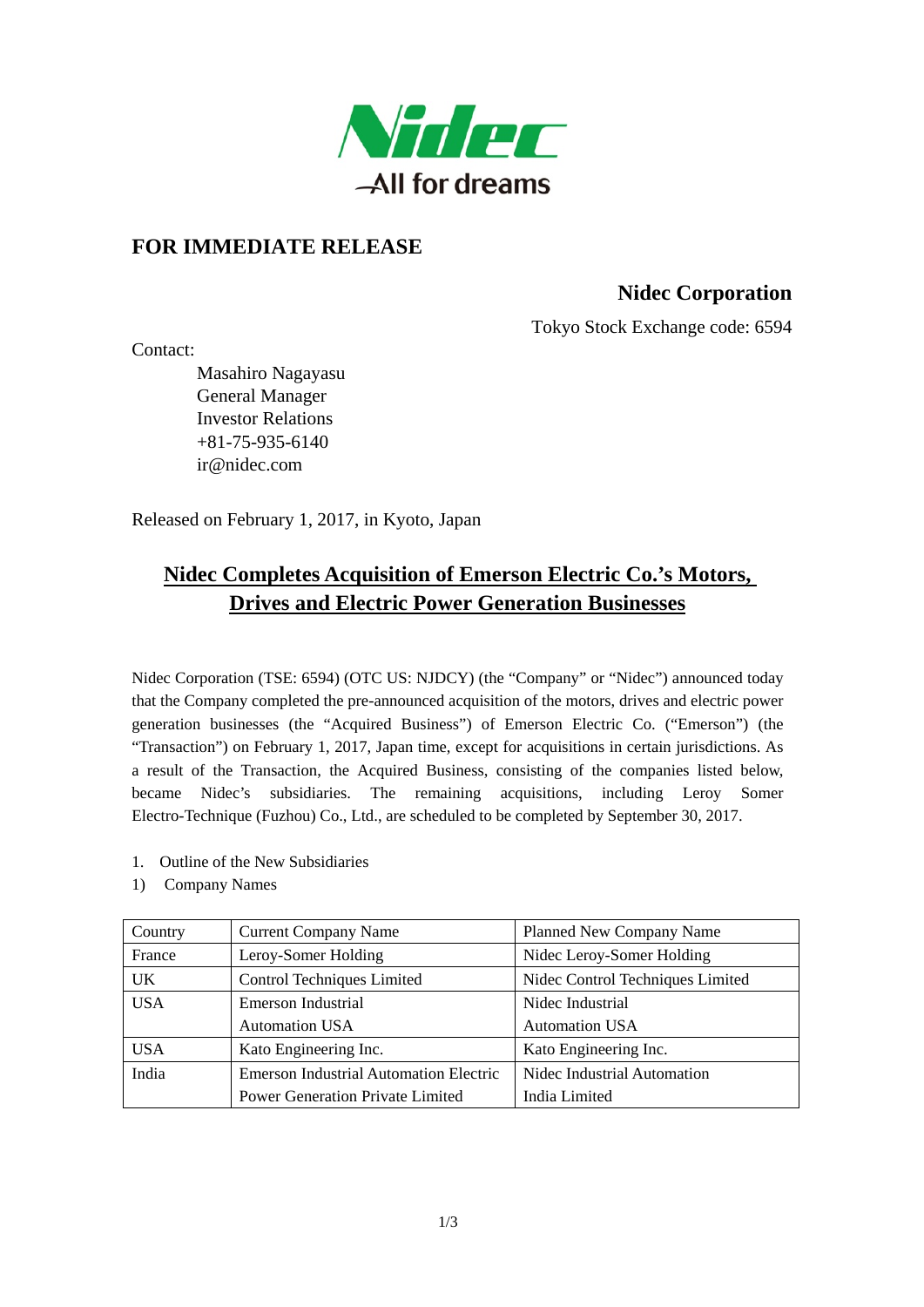## 2) Capital Structure



3) The companies below will play central roles in the control and management of the Acquired Business.

## Outline of Leroy-Somer Holding (France)

| 1) Directors and Officers                      |                  |
|------------------------------------------------|------------------|
| Director and Chairman:                         | Xavier Trenchant |
| Director and Deputy CEO: Guillaume de la Codre |                  |
| Director:                                      | François Lorrain |

2) Address Angouleme, France

## Outline of Control Techniques Limited (UK)

| $\left  \right $ | Directors and Officers |                          |
|------------------|------------------------|--------------------------|
|                  | Director:              | <b>Scott Anderson</b>    |
|                  | Director (Secretary):  | <b>Christopher Birks</b> |
|                  | Director:              | Guillaume de la Codre    |
|                  | Director:              | Mark Mager               |
|                  |                        |                          |

- 2) Address Powys, United Kingdom
- 2. Purpose of the Transaction and Future Operation Policy

Nidec has been actively developing a new growth platform with particular focus on industrial and commercial businesses. In line with this strategy, the Transaction enables Nidec to further enhance and expand its industrial and commercial businesses to flexibly fulfill evolving customer need.

The Acquired Business has a strong brand, solid business foundation and excellent customer base, particularly in Europe and North America. Nidec expects to accelerate the Acquired Business's growth with expected synergies including 1) complementary product fit with full lineup in industrial products and geographic fit and 2) enhancement of proposal to customers by combining